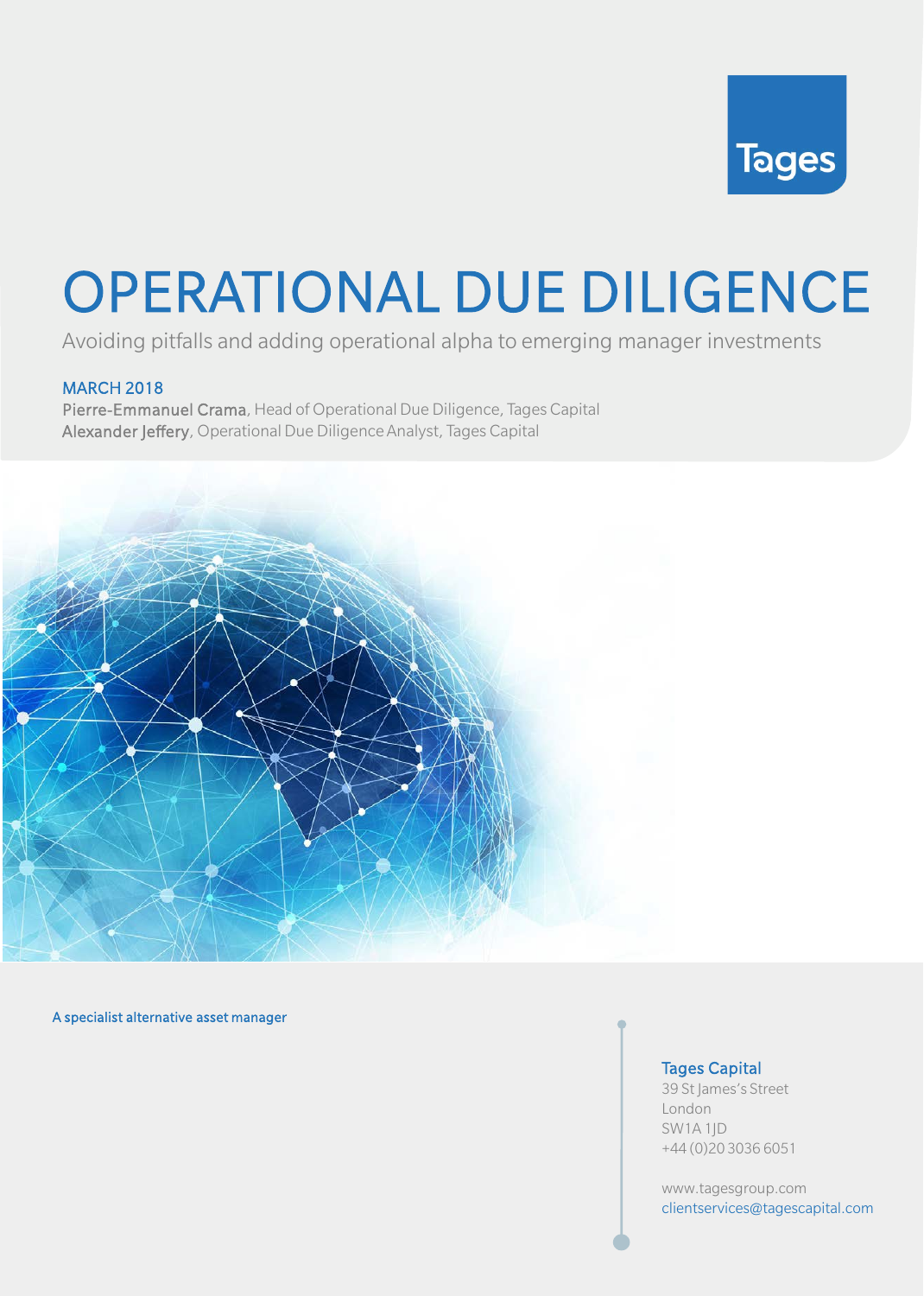#### **Introduction**

#### Section 1 – Emerging Managers

Appointing the right business team on day one Ensure the right alignment of interests Internalising the compliance function Misconceptions on capital raising

#### Section 2 – Innovative Trends With Emerging Managers

Outsourcing Regulatory hosting platforms Shared Office Space Carefully Select and Diversify Counterparties

#### Section 3 – Recurring Operational Challenges

Trust but Verify Inappropriate Language in Fund Offering Documents Proper Governance is not Usually Adopted Pricing to be Robustly Documented Unusual Fund Expenses Cash Controls Across the Firm Select the Right Front to Back System on Day One Cyber Security and Testing

#### Conclusion

The information contained in this document is sourced and provided by Tages Capital LLP ("Tages") which is authorised and regulated by the Financial Conduct Authority ("FCA") in the United Kingdom to undertake regulated investment business.

# Introduction

Since the 2008 financial crisis, operational due diligence professionals have experienced better access to and transparency from hedge fund managers. However, some established managers have yet to adapt to the new world, and often emerging managers are overly focused on cost saving measures. It is critical for emerging managers to deploy enough human and operational capital in building a robust, institutional business. We work collaboratively with our managers to understand their needs whilst guiding them on best practices. Managers who work proactively with investors will not only strengthen their own organisation, but also enhance their chances of raising capital. To build trust early with a manager, full transparency is paramount to investors.

In this paper, we explore some of the pitfalls which can be avoided and how operational alpha can be created across hedge fund managers. We will start the discussion with a focus on emerging managers and how some key concepts can optimise their chances of success. We will then review some of the innovative trends which have gained traction with emerging managers. Finally, we will examine some recurring operational challenges we continue to encounter in the hedge fund industry.

**Tages**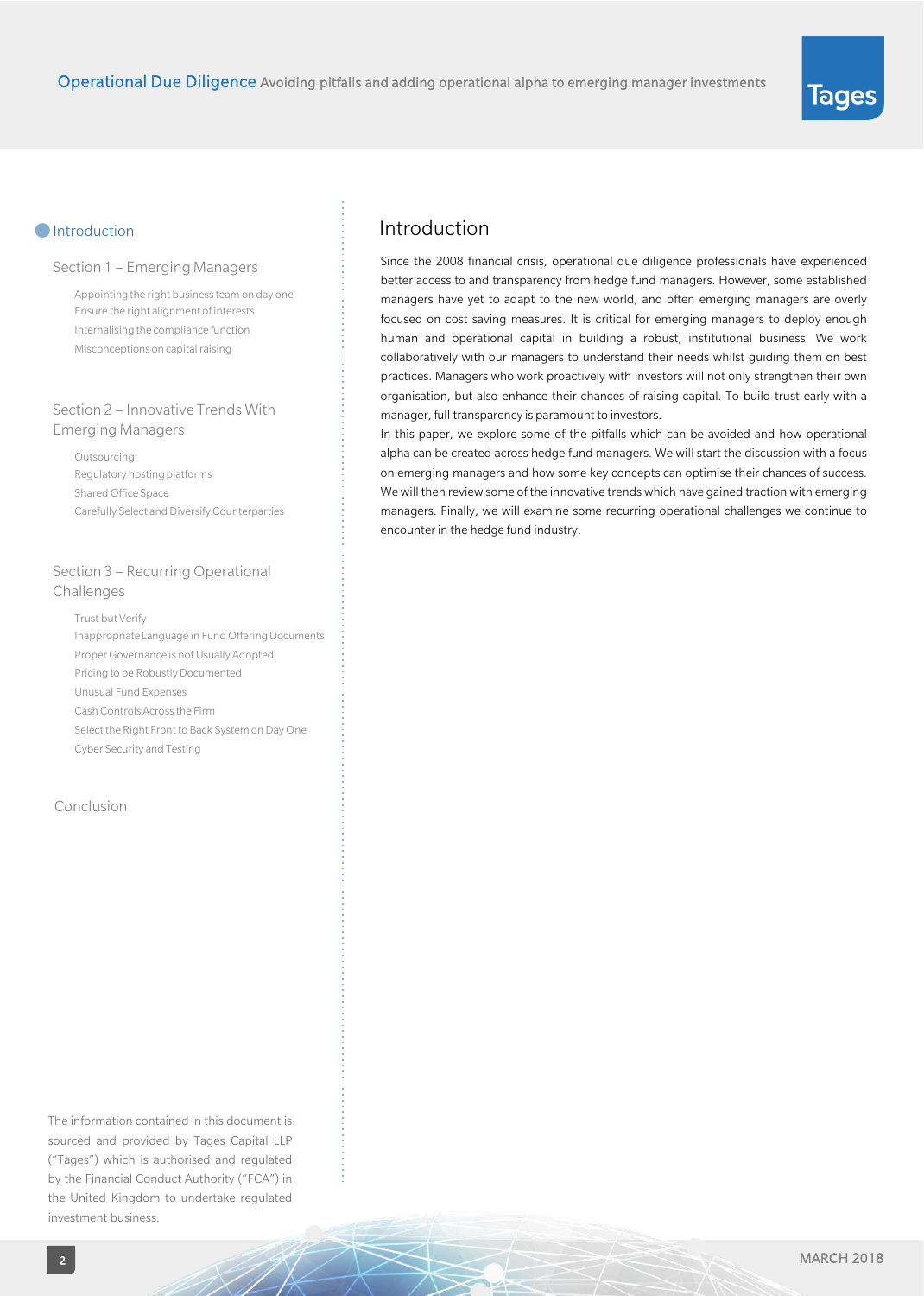#### Introduction

#### Section 1 – Emerging Managers

Appointing the right business team on day one

Ensure the right alignment of interests Internalising the compliance function Misconceptions on capital raising

#### Section 2 – Innovative Trends With Emerging Managers

Outsourcing Regulatory hosting platforms Shared Office Space Carefully Select and Diversify Counterparties

#### Section 3 – Recurring Operational Challenges

Trust but Verify Inappropriate Language in Fund Offering Documents Proper Governance is not Usually Adopted Pricing to be Robustly Documented Unusual Fund Expenses Cash Controls Across the Firm Select the Right Front to Back System on Day One Cyber Security and Testing

#### Conclusion

The information contained in this document is sourced and provided by Tages Capital LLP ("Tages") which is authorised and regulated by the Financial Conduct Authority ("FCA") in the United Kingdom to undertake regulated investment business.

 $\mathbb{Z} \mathbb{X}$ 

### Section 1 – Emerging Managers

#### APPOINTING THE RIGHT BUSINESS TEAM ON DAY ONE

A manager launching with less than USD 100m will have a limited budget to hire a seasoned operational team with proper backup in place. Having said that, it is essential to have a dedicated, experienced COO on day one to construct infrastructure, establish appropriate processes and supervise operations across the wider business. Unfortunately, this is not always the case. We still encounter managers who opt for a cost effective solution, such as appointing a junior COO or in some extreme cases splitting the function across different partners. We are a strong advocate of appointing a resourceful, experienced COO who is dedicated to the growth of the business. It is important to highlight that the COO may not have previously worked with the investment team. A crucial part of the operational due diligence consists of assessing whether this person is the right personality fit and will have sufficient authority to operate independently from the CIO. It is our preference for a COO to have an equity or shadow participation interest, as it demonstrates that the founding partners take the function seriously and are willing to empower the COO.

We look for businesses which are adequately resourced. It is important that the COO is, at least, seconded by an operations analyst to provide sufficient redundancy coverage and to maintain a clear segregation of duties with the investment team. As part of our onsite visits, any operations backup staff should be able to demonstrate their ability to provide redundancy coverage across back office and valuation functions.

The value that an experienced, independent COO brings to an emerging manager is sometimes underestimated

#### ENSURE THE RIGHT ALIGNMENT OF INTERESTS

The correct alignment of interests between founding partners, staff and investors works to everyone's benefit. Before investing we require that founding investment partners invests a substantial portion of their liquid net worth in the fund.

We still meet managers with no deferral mechanisms in place. This is less of a cause of concern when the principals have significant amounts of their personal liquid net wealth in the funds and firm equity. We like managers who have implemented mandatory investment plans, whereby portfolio managers and senior operations staff receive a portion of their discretionary bonus in deferred compensation. Most have implemented a threshold above which the deferral kicks in. Such deferrals are usually reinvested in the funds.

It is of note that some managers are not against a deferral mechanism per se, but appreciate that there are tax complications and younger members of staff have greater liquidity requirements.

We would rather have managers implementing equity participation schemes and shadow equity for senior staff as ultimately, we like to see ownership spread acrossthe firm to ensure alignment.

Strong alignment of interests demonstrates manager belief in the opportunity set, assists with talent retention and reduces staff turnover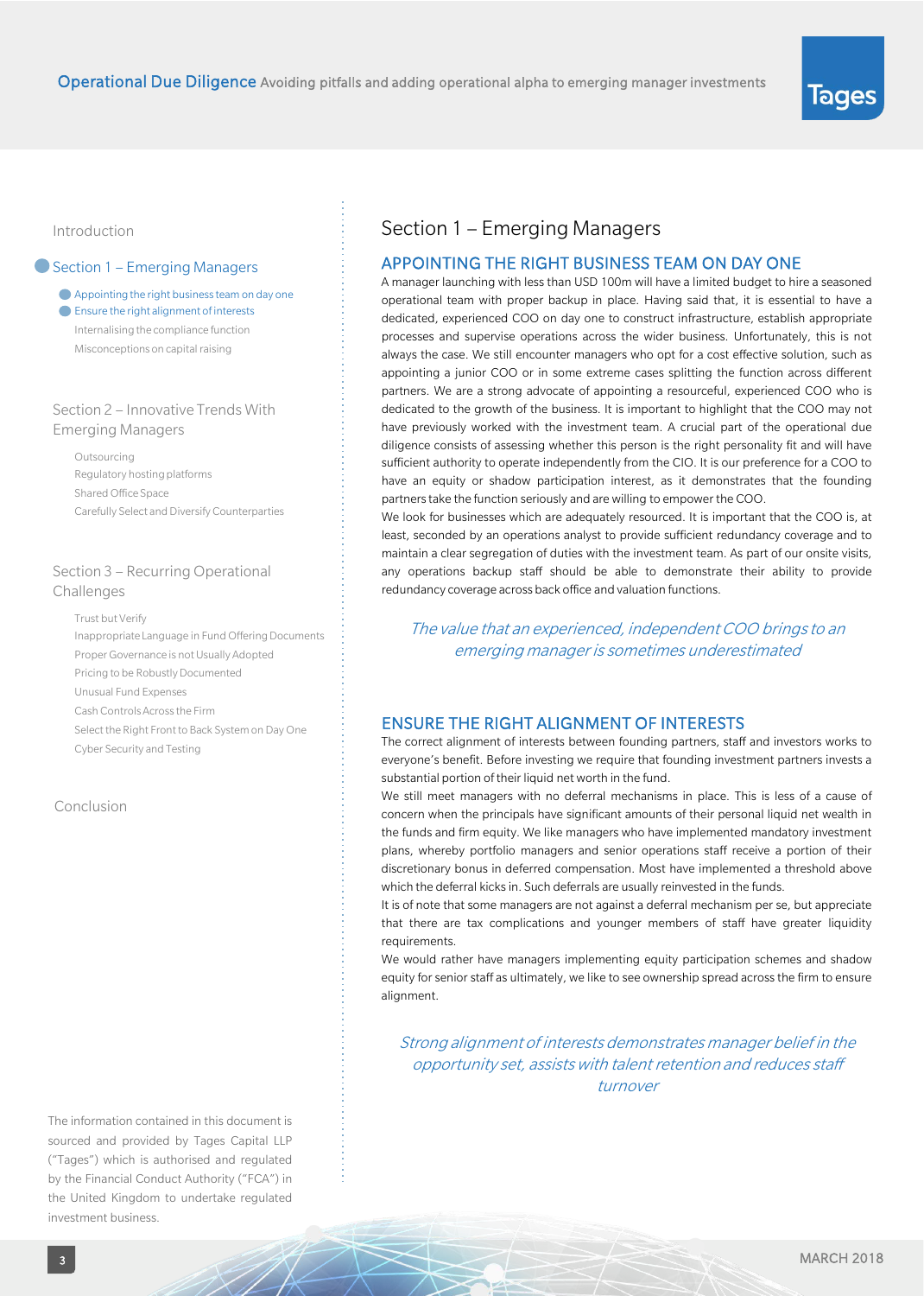#### Introduction

#### Section 1 – Emerging Managers

Appointing the right business team on day one Ensure the right alignment of interests

- $\bigcap$  Internalising the compliance function
- Misconceptions on capital raising

#### Section 2 – Innovative Trends With Emerging Managers

Outsourcing Regulatory hosting platforms Shared Office Space Carefully Select and Diversify Counterparties

#### Section 3 – Recurring Operational Challenges

Trust but Verify Inappropriate Language in Fund Offering Documents Proper Governance is not Usually Adopted Pricing to be Robustly Documented Unusual Fund Expenses Cash Controls Across the Firm Select the Right Front to Back System on Day One Cyber Security and Testing

#### Conclusion

The information contained in this document is sourced and provided by Tages Capital LLP ("Tages") which is authorised and regulated by the Financial Conduct Authority ("FCA") in the United Kingdom to undertake regulated investment business.

### Section 1 – Emerging Managers

#### INTERNALISING THE COMPLIANCE FUNCTION

Some emerging managers do not fully internalise the compliance function on day one. Instead, they rely heavily on their compliance consultants to ensure that an appropriate compliance infrastructure is in place. It is worth noting the prevalence of the outsourced CCO function as the norm in certain jurisdictions. To ensure a proper culture of compliance exists within a firm, we always encourage managers to have compliance internally monitored alongside the ongoing onsite reviews performed by compliance consultants. We would suggest that the COO is made responsible for overseeing regulatory and compliance matters. We have encountered some managers who were not even reviewing the reports prepared by their own compliance consultants. We will also determine at what stage of growth the firm should consider the appointment of a dedicated CCO. Typical compliance enhancements we recommend include tightening personal account dealing policies (particularly for managers trading public equity), formalising policies into a compliance manual, conducting training, performing bi-annual attestations, formalising their conflict register and better documenting expert network usage.

Cost saving on compliance is a mistake in an increasingly complex regulatory terrain

#### MISCONCEPTIONS ON CAPITAL RAISING

It is common for an emerging manager to not have hired a dedicated marketer on day one. They may take the view that a good track record will sell; they might not want the investment team to be distracted with road shows; they place reliance on the cap intro teams of their prime brokers. As it takes much longer to secure capital from new allocators, it is important that the marketing function is fulfilled on day one. It takes time to build up new relationships with prospective investors, not to mention creating a list of prospects and ensuring all marketing activities are in compliance with the relevant jurisdictional requirements. New investors will scrutinise the quality of the client base and the level of diversification. Investors do not like a client base that is too concentrated, raising the prospect of liquidity risk.

A marketer should be a key resource on day one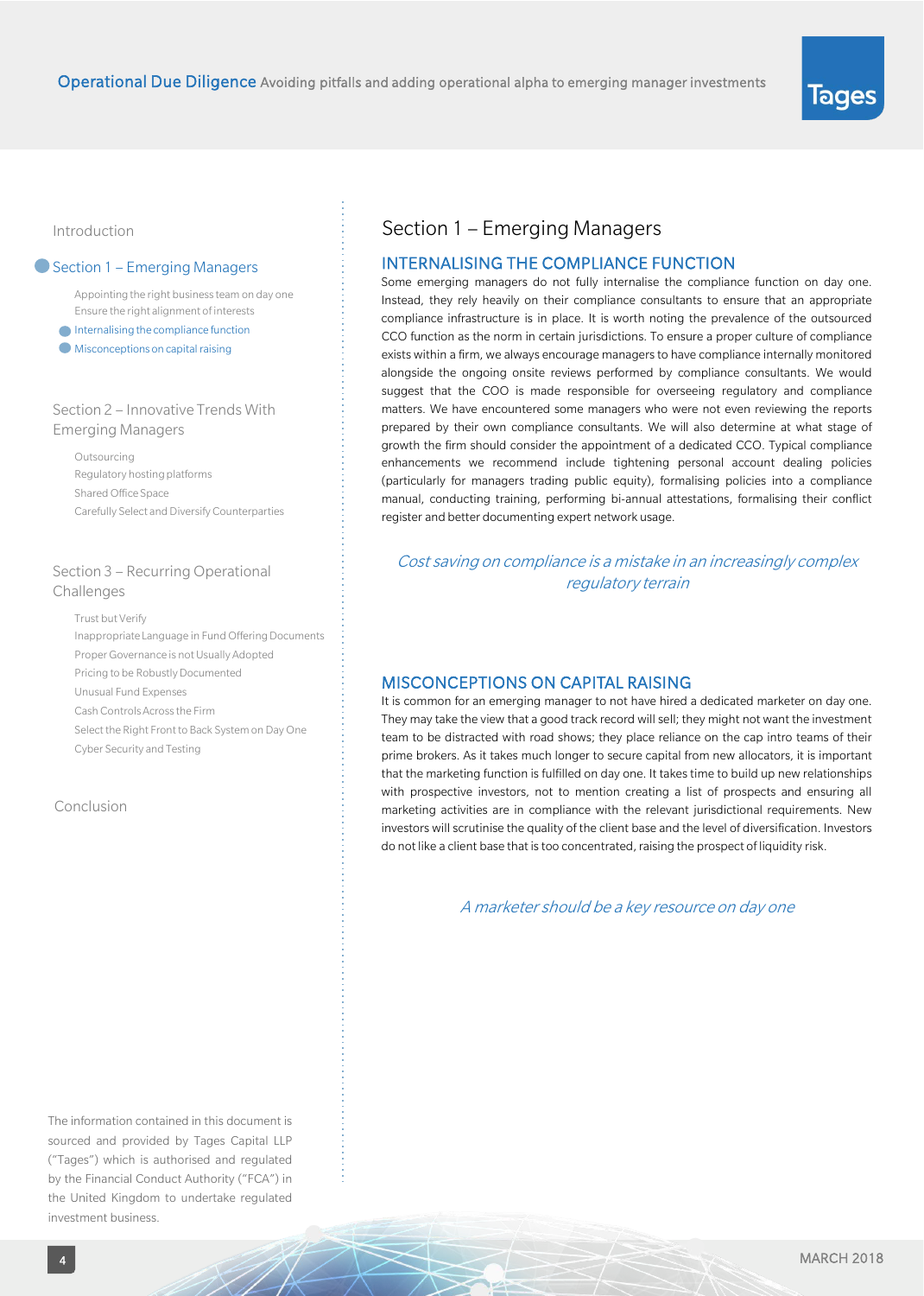#### Introduction

#### Section 1 – Emerging Managers

Appointing the right business team on day one Ensure the right alignment of interests Internalising the compliance function Misconceptions on capital raising

#### ● Section 2 – Innovative Trends With Emerging Managers

**Outsourcing** 

- Regulatory hosting platforms
- Shared Office Space

Carefully Select and Diversify Counterparties

#### Section 3 – Recurring Operational Challenges

Trust but Verify

Inappropriate Language in Fund Offering Documents Proper Governance is not Usually Adopted Pricing to be Robustly Documented Unusual Fund Expenses Cash Controls Across the Firm Select the Right Front to Back System on Day One

Cyber Security and Testing

#### Conclusion

The information contained in this document is sourced and provided by Tages Capital LLP ("Tages") which is authorised and regulated by the Financial Conduct Authority ("FCA") in the United Kingdom to undertake regulated investment business.

 $\mathbb{Z} \mathbb{X}$ 

### Section 2 – Innovative Trends With Emerging Managers

#### **OUTSOURCING**

Outsourcing back and middle office functions is a trend which is accelerating amongst emerging managers. Assuming first class service is provided and the manager conducts proper oversight, we are generally comfortable with such arrangements. Having said that, it is not uncommon to encounter a manager who places over-reliance on the service providers for back and middle office functions. Ultimately, prospective investors will form an opinion on the manager based on the quality of any outsourced providers retained. We still notice a lack of full three way reconciliations between the manager, administrator and prime brokers. We encourage managers to internalise these functions as much as possible and implement shadow bookkeeping at the master fund level from day one, minimising aged breaks, breaches, trade errors and settlement issues.

#### Conducting proper oversight of outsourced functions is critical

#### REGULATORY HOSTING PLATFORMS

Some managers are looking for an authorised representative to accelerate launch, ahead of obtaining their own regulatory investment management license. It is critical to conduct proper due diligence on such regulatory hosting platforms to ensure adequate oversight and controls are in place. We take the view that this set up should only be temporary and we would expect the manager to have full oversight of risk management from day one.

Ultimately, investors expect that the manager retains oversight of any hosted regulatory solutions

#### SHARED OFFICE SPACE

We have come across managers sharing their office space with another company in order to save costs. This type of arrangement is not our preference. To prevent any preferential access to a fund's investment activity or business information as a result of such proximity, we want to ensure the following: a proper information barrier is in place between the two legal entities, they do not share the same systems, they follow a clean desk policy and conduct compliance training with their staff. We also recommend that the room where trader and research analysts sit is secured and not accessible without a secure pass. We will work with the manager to define at what stage of growth they should consider having their own office space.

When an office is shared, ensure appropriate compliance policies and procedures are in place to prevent any breaches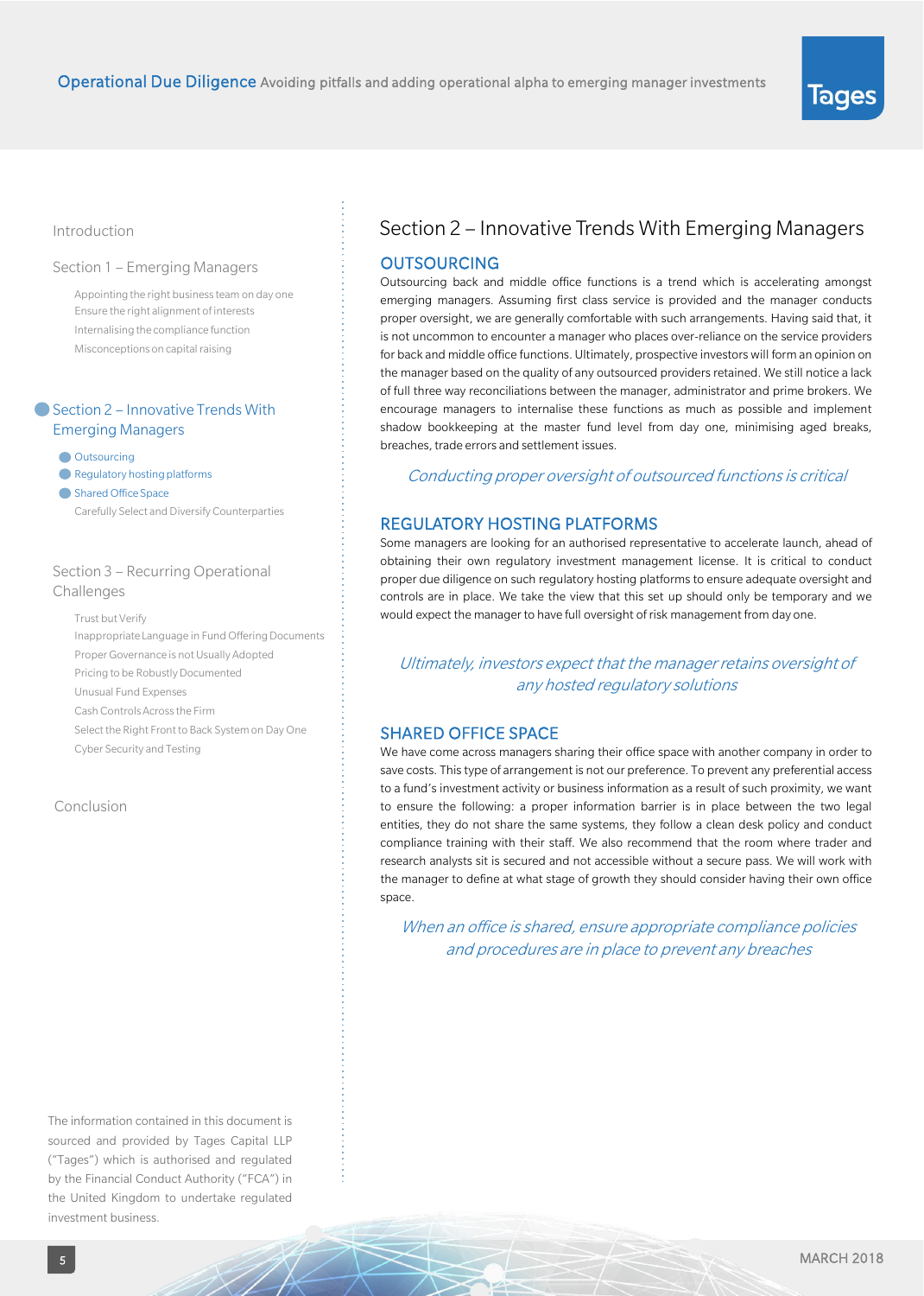#### Introduction

#### Section 1 – Emerging Managers

Appointing the right business team on day one Ensure the right alignment of interests Internalising the compliance function Misconceptions on capital raising

#### ■ Section 2 – Innovative Trends With Emerging Managers

Outsourcing Regulatory hosting platforms Shared Office Space

**Carefully Select and Diversify Counterparties** 

#### Section 3 – Recurring Operational Challenges

Trust but Verify Inappropriate Language in Fund Offering Documents Proper Governance is not Usually Adopted Pricing to be Robustly Documented Unusual Fund Expenses Cash Controls Across the Firm Select the Right Front to Back System on Day One Cyber Security and Testing

#### Conclusion

The information contained in this document is sourced and provided by Tages Capital LLP ("Tages") which is authorised and regulated by the Financial Conduct Authority ("FCA") in the United Kingdom to undertake regulated investment business.

# Section 2 – Innovative Trends With Emerging Managers

#### CAREFULLY SELECT AND DIVERSIFY COUNTERPARTIES

A number of managers still prime with one prime broker at launch. Typically, this is due to the manager not being big enough to sign up a second relationship, or preferring to concentrate their business to obtain better financing terms. This tendency is reversing the post-2008 trend when we saw multi-primed funds becoming the norm. There is counterparty risk inherent in the single PB model. We recommend that such managers appoint a second prime broker when they reach a certain AUM trigger, which allows them to negotiate better terms for such agreement.

Some managers are still over-reliant on their legal counsels to conduct ISDA negotiations on their behalf. Typically, thisis because they do not have strong internal know-how. These skills need to be brought in-house as AUM grows in the future. There are also dedicated providers, expert in trading agreements negotiations, who can advise independently from a manager's legal counsel.

We are still meeting larger managers with unfavourable ISDA terms, such as tight NAV drawdown parameters that could trigger a termination event. Third party trading agreements should be renegotiated once AUM reaches a certain size to put the fund on better terms.

On-boarding the right quality counterparty at different stages of growth is critical for the stability and financing of the business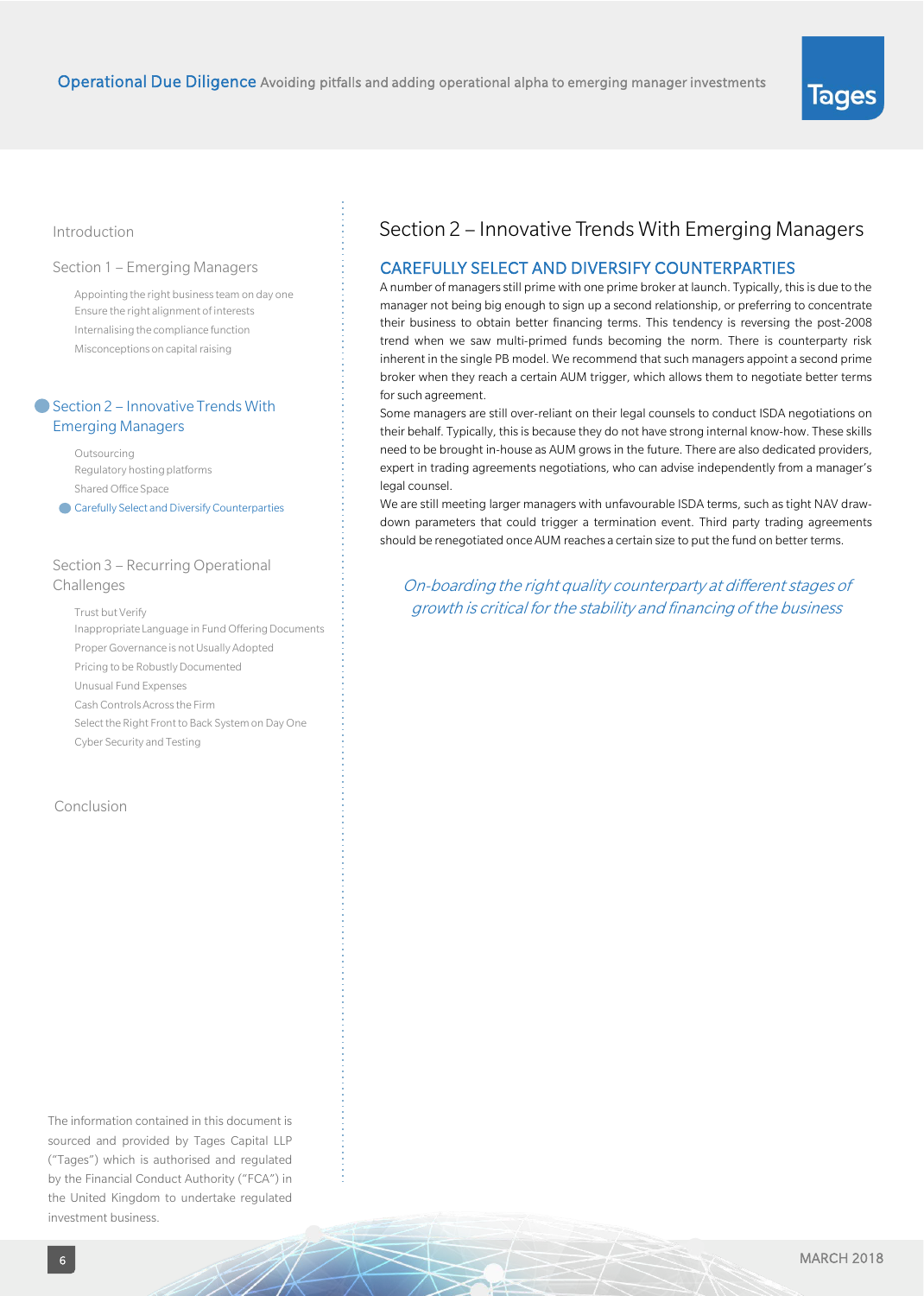#### Introduction

#### Section 1 – Emerging Managers

Appointing the right business team on day one Ensure the right alignment of interests Internalising the compliance function Misconceptions on capital raising

#### Section 2 – Innovative Trends With Emerging Managers

Outsourcing Regulatory hosting platforms Shared Office Space Carefully Select and Diversify Counterparties

#### Section 3 – Recurring Operational **Challenges**

**Trust but Verify** 

Inappropriate Language in Fund Offering Documents

Proper Governance is not Usually Adopted Pricing to be Robustly Documented Unusual Fund Expenses Cash Controls Across the Firm Select the Right Front to Back System on Day One Cyber Security and Testing

#### Conclusion

The information contained in this document is sourced and provided by Tages Capital LLP ("Tages") which is authorised and regulated by the Financial Conduct Authority ("FCA") in the United Kingdom to undertake regulated investment business.

 $\mathbb{Z}^{\times}$ 

# Section 3 – Recurring Operational Challenges

#### TRUST BUT VERIFY

Despite all the effort to ensure that the information collected is accurate and verified onsite, we continue to discover undisclosed information when we conduct reference and background checks, such as inaccurate biographies or undisclosed conflicts of interests from the principals. The importance of transparency towards investors cannot be overstated. An open, proactive approach to investor relations and due diligence will inform the investor's opinion of a manager's integrity.

Transparent and proactive approach help building trust

#### INAPPROPRIATE LANGUAGE IN FUND OFFERING DOCUMENTS

Many fund prospectuses include boiler plate language inappropriate for the strategy or contain wide-ranging rights to provide enhanced flexibility. Emerging managers should be wary of passively accepting prospectus language from their counsel, as early stage institutional investors will inevitably push back on this. This results in amendments to the prospectus at additional fund costs and can delay the due diligence process. Some of the main changes we have successfully implemented include the removal of preferential liquidity rights, adding a key person event notification, narrowing expenses language, tightening the investment objective, defining voting rights to shareholders, tailoring side pocket and SPV language to be appropriate for the strategy, softening the redemption in specie language and ensuring management fees are charged in arrears.

Some more established managers are less willing to make such amendments to fund documents. In such cases, a side letter is often required to help mitigate risks and add protection to future investments. We generally require most favoured nation clause, capacity rights, key man provisions and certain notification rights. Where appropriate, we like to see side letter provisions incorporated into the prospectus to ensure equal treatment for all investors.

We encourage managers to update the Fund documents at least annually to ensure that they have incorporated all the relevant alterations and regulatory changes, and that all information provided is accuratewith no misrepresentations.

Managers should always critically consider their offering documents from the perspective of investors. Side letters are often disregarded by managers but it is sometimes the only way to move forward with an investment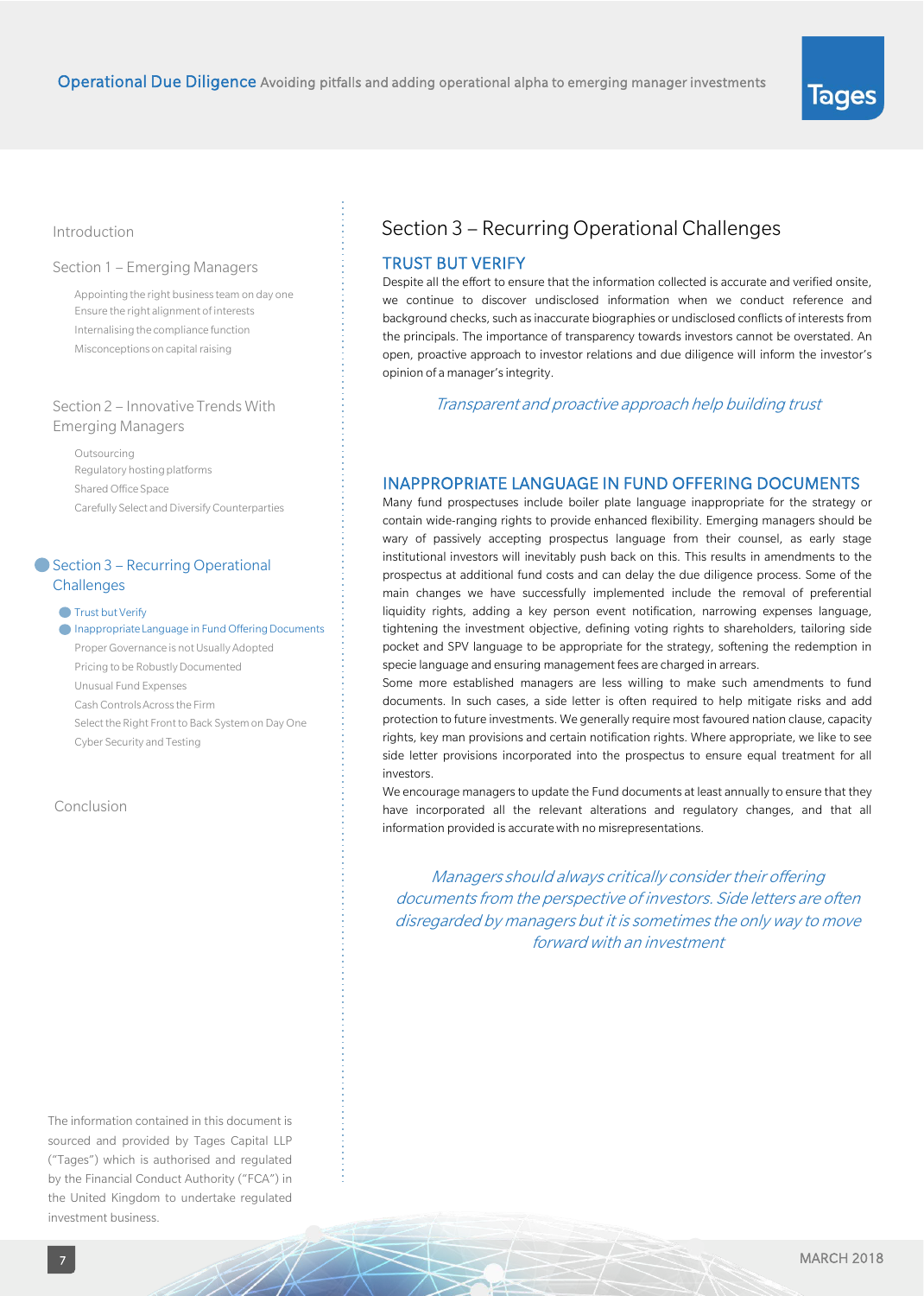#### Introduction

#### Section 1 – Emerging Managers

Appointing the right business team on day one Ensure the right alignment of interests Internalising the compliance function Misconceptions on capital raising

#### Section 2 – Innovative Trends With Emerging Managers

Outsourcing Regulatory hosting platforms Shared Office Space Carefully Select and Diversify Counterparties

#### Section 3 – Recurring Operational **Challenges**

Trust but Verify Inappropriate Language in Fund Offering Documents **Proper Governance is not Usually Adopted** 

**Pricing to be Robustly Documented** 

Unusual Fund Expenses

Cash Controls Across the Firm

Select the Right Front to Back System on Day One Cyber Security and Testing

Conclusion

The information contained in this document is sourced and provided by Tages Capital LLP ("Tages") which is authorised and regulated by the Financial Conduct Authority ("FCA") in the United Kingdom to undertake regulated investment business.

 $\mathbb{Z} \mathbb{X}$ 

### Section 3 – Recurring Operational Challenges

#### PROPER GOVERNANCE IS NOT USUALLY ADOPTED

An independent, qualified board is crucial for the protection of investors. We have a strong preference for independent corporate governance to be empowered throughout the fund structure.

Despite best practice recommendations, we still see a number of funds without a majority of independent directors, creating potential governance issues. We also encounter managers who have not made any improvements since 2008, with board meetings taking place as infrequently as once a year and retaining independent directors with limited capacity to properly perform their fiduciary duties. We ensure our approved funds take corporate governance very seriously.

We would at least expect that an advisory board is created at launch when a master fund is structured as a Cayman limited partnership and controlled by the affiliated general partner. An advisory board mitigates some independence risks. As a result, when we are not a day one investor, we often have to negotiate that an advisory board is created at the master fund which mirrors the right composition of the existing offshore feeder board. By doing so, the fund governance will be enhanced and limit the occasions when the controller of the general partner can make unilateral decisions on key terms. Such decisions include suspending the fund, establishing reserves, making material changes to the Limited Partnership Agreement and valuation issues among others.

Suboptimal governance is often observed, with established managers sometimes unwilling to adapt to the new world

#### PRICING TO BE ROBUSTLY DOCUMENTED

Some managers have poorly written valuation policies. We recommend that managers create a formal valuation policy which explicitly describes the valuation process and pricing sources. We also push for the establishment of a valuation committee to be created in case of any pricing disputes. We prefer such a committee to be in place prior to any issues, rather than one having to be formed to deal with a specific case, asthis can delay NAV publication.

Transparency reports generated independently by the administrator are increasingly being adopted by managers. Such reports assist investors to monitor illiquid assets and verify that pricing has been independently sourced. It is of note that ASC 820 / FAS 157 categorisation within transparency reports is often provided by the manager and therefore lacks independence. It is important to ensure that such categorisation is pre-agreed between the administrator and the manager. This breakdown should also be harmonised between the transparency report and the disclosure in the audited financial statements.

As part of the review of the audited financial statements we like to see a schedule of investments disclosed. We would encourage more funds to disclose this information as this is valuable to investors, despite the fact that the inclusion of a schedule of investments is not compulsory under IFRS.

Pricing transparency is critical to better understand if there is any style drift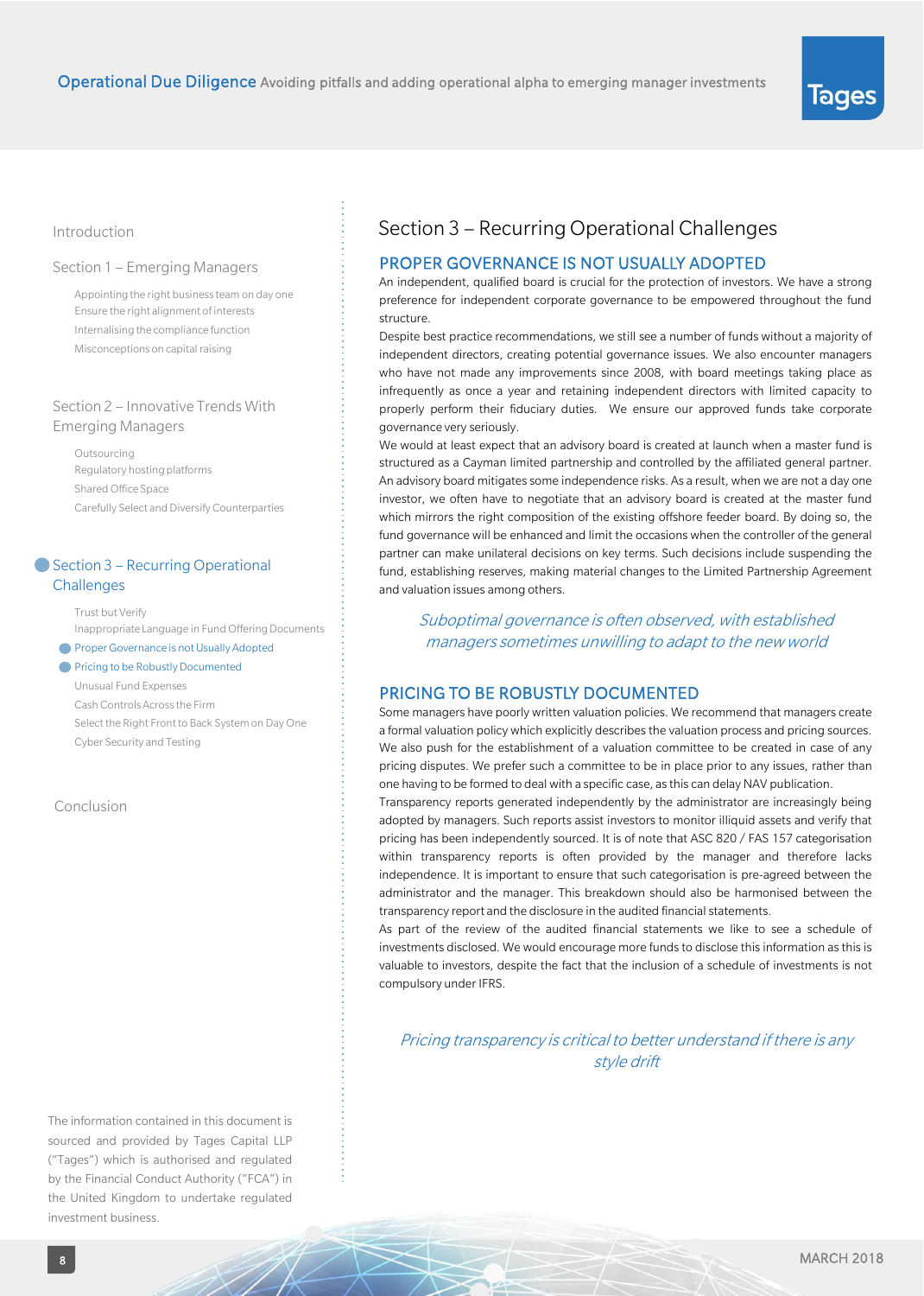#### Introduction

#### Section 1 – Emerging Managers

Appointing the right business team on day one Ensure the right alignment of interests Internalising the compliance function Misconceptions on capital raising

#### Section 2 – Innovative Trends With Emerging Managers

Outsourcing Regulatory hosting platforms Shared Office Space Carefully Select and Diversify Counterparties

#### ● Section 3 – Recurring Operational **Challenges**

Trust but Verify Inappropriate Language in Fund Offering Documents Proper Governance is not Usually Adopted Pricing to be Robustly Documented

Unusual Fund Expenses

- Cash Controls Across the Firm
- Select the Right Front to Back System on Day One Cyber Security and Testing

Conclusion

The information contained in this document is sourced and provided by Tages Capital LLP ("Tages") which is authorised and regulated by the Financial Conduct Authority ("FCA") in the United Kingdom to undertake regulated investment business.

 $\mathbb{Z} \mathbb{X}$ 

# Section 3 – Recurring Operational Challenges

#### UNUSUAL FUND EXPENSES

Some fund's offering documents still allow for additional expenses to be charged to the fund. These include research, marketing, systems and data. We believe these costs should be borne by the management company. As a result, some non-trading expense ratios are still on the high end compared to the industry standard. We try to establish expense caps on funds to mitigate any unusual expenses being charged back to the fund. In our experience, second generation of managers are more cognisant of our concerns as opposed to established managers.

Where outsourcing is used, investors should also pay attention as to whether or not this cost is borne by the funds or the manager. Where such costs are borne by the fund, this can further increase the rationale for an expense cap. We have experienced funds passingthrough expenses from the management company. We take extra care to analyse the pass through expenses breakdown to ensure it is reasonable. It is also important to scrutinise the set up costs. We have come across a number of situations where expenses were off market. We like the initiative from a US-based manager that decided not to charge expenses to the fund when they reached a certain level of assets under management.

#### Expense caps give more control to an investor, especially when the PPM expense language is broad

#### CASH CONTROLS ACROSS THE FIRM

Cash controls at the fund level have generally improved since the financial crisis. At the management company level, a dual signatory culture is not always in place. We would always recommend dual authorisation to release cash beyond a determined threshold. If thisis made impossible given the size of an organisation, we prefer to have at least an oversight from one non-investmentstaff member.

Misconduct can take place at the management company level and proper oversight of cash movements will reduce this risk

#### SELECT THE RIGHT FRONT TO BACK SYSTEM ON DAY ONE

It is striking that some managers still rely on Excel instead of investing in an Order Management System (OMS) and Portfolio Management System (PMS). In such occasions, we have recommended that they install a fully integrated OMS / PMS solution to automate their operations and improve the oversight of service providers. We also ask that managers perform full trade, cash and position reconciliations in-house. We want to see that there is documentation of trade instruction between different members of the investment team. The OMS will help ensure there is robust documentation of trading limits, pre-trade compliance and trade allocation.

Proper operational oversight is limited when one relies exclusively on Excel spreadsheets. Being an early adopter of the right OMS and PMS will save time and reduce operational and compliance risks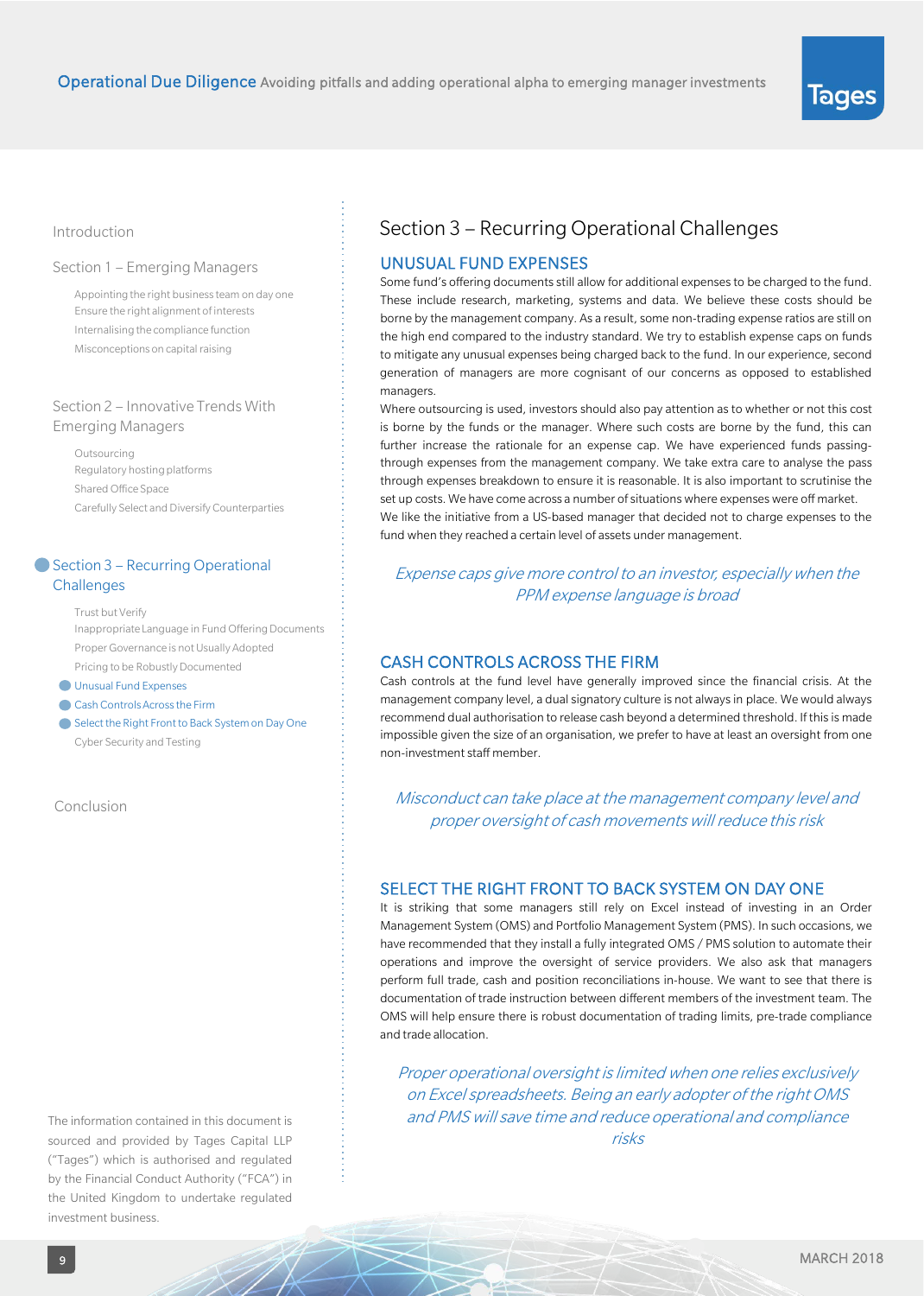# lages

#### Introduction

#### Section 1 – Emerging Managers

Appointing the right business team on day one Ensure the right alignment of interests Internalising the compliance function Misconceptions on capital raising

#### Section 2 – Innovative Trends With Emerging Managers

Outsourcing Regulatory hosting platforms Shared Office Space Carefully Select and Diversify Counterparties

#### ● Section 3 – Recurring Operational **Challenges**

Trust but Verify Inappropriate Language in Fund Offering Documents Proper Governance is not Usually Adopted Pricing to be Robustly Documented Unusual Fund Expenses Cash Controls Across the Firm Select the Right Front to Back System on Day One **Cyber Security and Testing** 

#### Conclusion

The information contained in this document is sourced and provided by Tages Capital LLP ("Tages") which is authorised and regulated by the Financial Conduct Authority ("FCA") in the United Kingdom to undertake regulated investment business.

H)

# Section 3 – Recurring Operational Challenges

#### CYBER SECURITY AND TESTING

A number of emerging managers are too complacent on cyber threats and assume that they are not big enough to conduct penetration and phishing tests. We feel that this approach can cause significant risk to their businesses and we encourage them to reconsider their IT security. We expect a written information security policy that is tailored to the manager's own environment. Managers should have a response and escalation process in place should they be subject to a cyber-attack, rather than trying to establish this during an attack. The most important element of any cyber security policy is staff training and education. We encourage all our managers to make cyber security training mandatory on at least an annual basis. Training is particularly effective when provided in conjunction with a phishing test.

We will check onsite that all expected business continuity tests have been performed and documented. We will review the logs to understand better any deficiencies that were identified and the corrective measures managers plan to implement.

Staff training and education is the central pillar of cyber security resilience. Testing schedules of both cyber security and business continuity programmes should be adopted from day one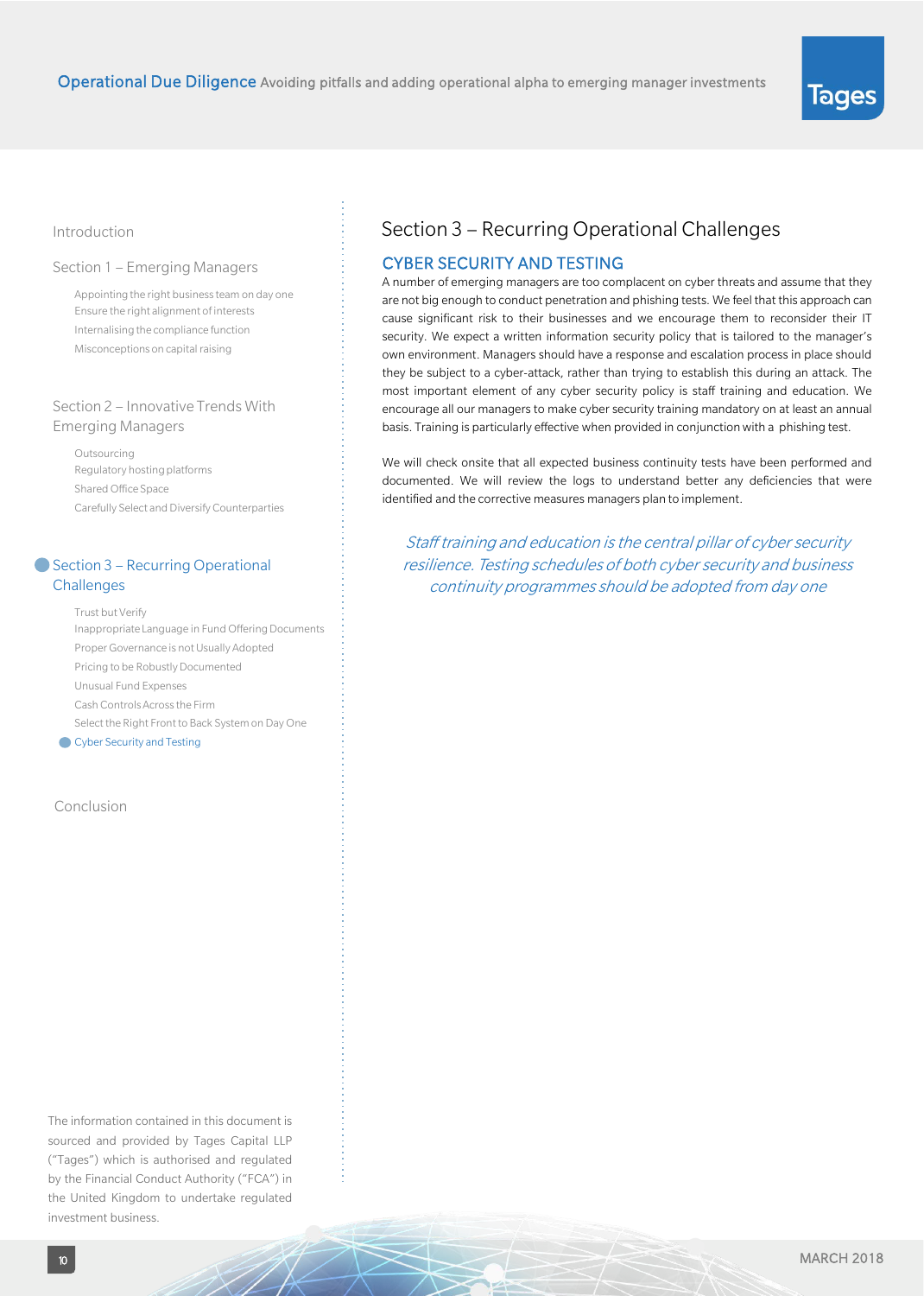#### Introduction

#### Section 1 – Emerging Managers

Appointing the right business team on day one Ensure the right alignment of interests Internalising the compliance function Misconceptions on capital raising

#### Section 2 – Innovative Trends With Emerging Managers

Outsourcing Regulatory hosting platforms Shared Office Space Carefully Select and Diversify Counterparties

#### Section 3 – Recurring Operational Challenges

Trust but Verify Inappropriate Language in Fund Offering Documents Proper Governance is not Usually Adopted Pricing to be Robustly Documented Unusual Fund Expenses Cash Controls Across the Firm Select the Right Front to Back System on Day One Cyber Security and Testing

#### Conclusion

The information contained in this document is sourced and provided by Tages Capital LLP ("Tages") which is authorised and regulated by the Financial Conduct Authority ("FCA") in the United Kingdom to undertake regulated investment business.

### Conclusion

It is undoubtedly a challenging time to start a new hedge fund business. It is essential for emerging managers to build a sustainable, robust business from day one. Managers and investors alike must recognise and adapt to new trends across the industry. Whilst progress has been made across the hedge fund landscape, there are still numerous instances of operational deficiencies which could easily be improved. Operational due diligence is not just focused on the operational set up of an organisation. In essence it focuses on how the business is run and whether the principals can be trusted to manage the firm for the benefit of investors, and not just themselves.

The operational environment of hedge fund managers is constantly evolving. As businesses which are subject to investor flows, staff turnover, changing ownership, counterparty management and new regulations, it is absolutely key for investors to monitor all their allocationswith hedge funds.

In this paper we have listed various deficiencies we have encountered during our operational due diligence process. These observations are of course generic and exceptions may be relevant (strategy specific considerations, for example). Some pitfalls have resulted in the rejection of a manager. Of over 130 underlying managers and funds proposed for investment since Tages inception in 2011, approximately 20 have been discarded due to shortcomings on integrity, staffing, operational issues, litigation and regulatory concerns. More frequently, however, we work collaboratively with managers to add operational alpha prior to investment. In all instances, transparency is essential in building trust with investors. Whilst the institutional quality of hedge funds has increased since 2008, investors must remain vigilant when conducting operational due diligence.

Our next paper will discuss the impact and cost benefit of MiFID II on our universe of approved managers. We aim to publish it in Q4 2018.

lages